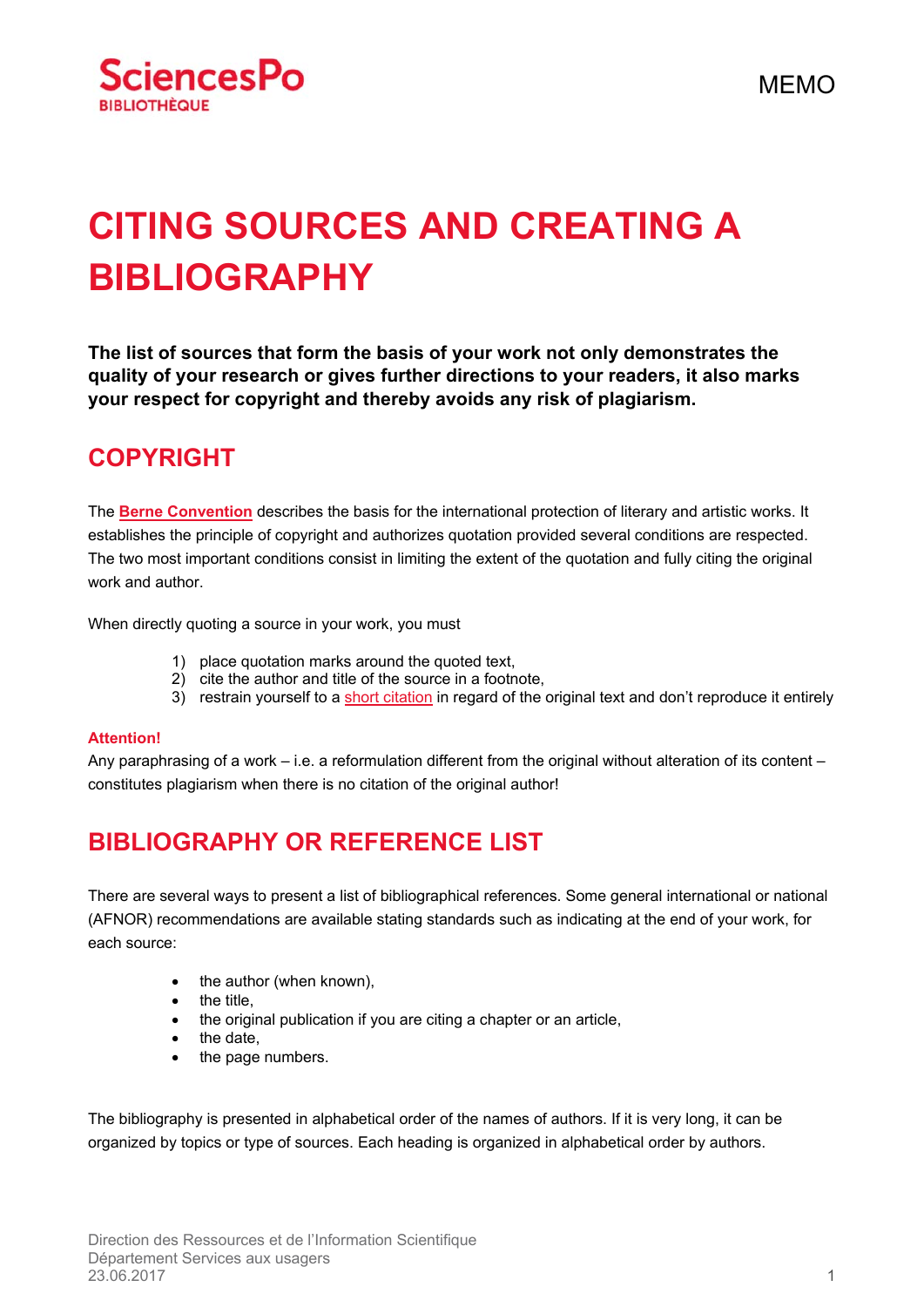

# **HERE ARE SOME EXAMPLES**

### **Books**

### **AUTHOR, First Name. Title. Edition. Publication city : publisher, year. Pages.**

BOURSIN, Jean-Louis. Comprendre la statistique descriptive. Nouv. éd. Paris : A. Colin, 1991. 168 p.

FITOUSSI, Jean-Paul. Le débat interdit : monnaie, Europe, pauvreté. Paris : Arléa, 1995. 318 p.

HERMET, Guy, BADIE, Bertrand, BIRNBAUM, Pierre et al. Dictionnaire de lascience politique et des institutions politiques. Paris : A. Colin, 2000. 287 p.

LAZAR, Marc, WALLER, Michael, COURTOIS, Stéphane. Comrades and brothers : communism and trade unions in Europe. London : Cass, 1991. VIII-204 p.

VERNANT, Jean-Pierre. Entre mythe et politique. Paris : Seuil, 2000. 658 p. (Points. Essais ; 430)

### **Chapters**

**AUTHOR, First Name. Title of chapter In AUTHOR, First Name. Title of collective book. Publication city : publisher, year. Pages.** 

HASSENTEUFEL, Patrick. Les automnes infirmiers (1988-1992) : dynamiques d'une mobilisation In FILLIEULE, Olivier dir. Sociologie de la protestation. Paris : l'Harmattan, 1993. p. 93-120

### Academic journal articles

#### **AUTHOR, First Name. Title of article. Title of Journal, month year, volume, issue, pages**

LECA, Jean. Les 50 ans de la RFSP : une relecture cavalière des débuts. Revue française de science politique, fév.-avr. 2001, vol. LI, n° 1-2, p. 5-17.

SIMEANT, Johanna. Violence d'un répertoire, les sans-papiers de la grève à la faim. Cultures et conflits, print.-été 1993, n° 9-10, p. 315-338.